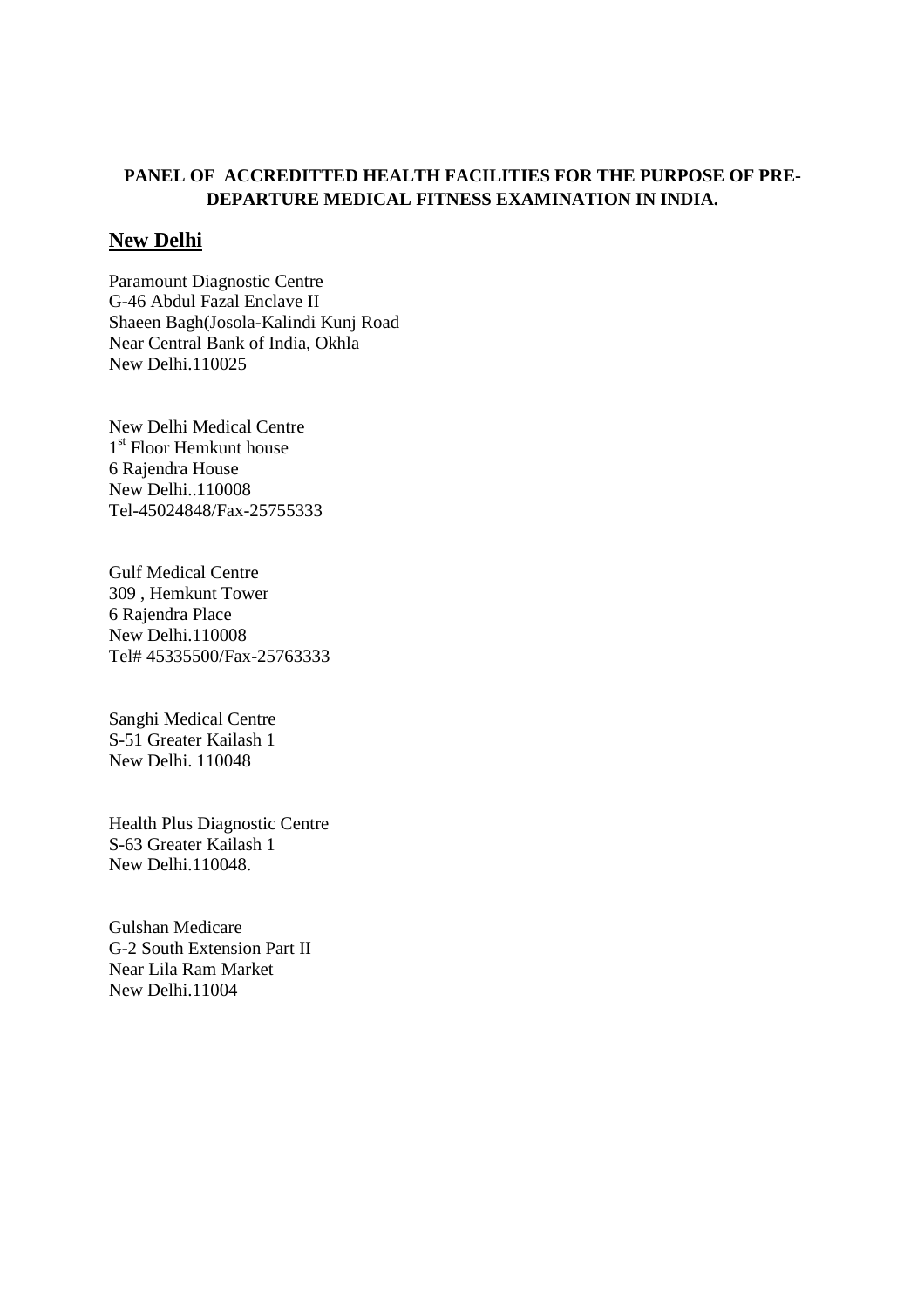### **PANEL OF ACCREDITTED HEALTH FACILITIES FOR THE PURPOSE OF PRE-DEPARTURE MEDICAL FITNESS EXAMINATION IN INDIA**

#### **Chennai**

Al-Saudi Clinical Sevices No-26 Sardar Patel Road 2<sup>nd</sup> Floor Adyar(opposite Gandhi Nagar Bus Terminal) Chennai-600620 Tel- 044-24919377

Al-Haramain Diagnostic Centre Hamid Building 3 rd Floor No 251 (Old No 191) Anna Salai (Mount Road) Opp Anand Theatre Chennai-600006 Tel-044-28420654

Mariam Diagnostic Centre 61 Angappa Naick Street Mannady Chennai-600001 Tel- 044-25222322

Marwa Medicare & Diagnostic Centre Plot No, 62 Door No 1, Bharathi Nagar 4 th Street off North Usman Road(Near Post Office Opposite Croma Kenses Towers Chennai-600617 Tel-044-42694229/ Fax -044 42694259

Ayesha Hospital Pvt Ltd Hussain Complex 91-A, Millers Road Kilpauk. Chennai-600010, India Tel-044-26421255/26423786 Fax No-044-7174138